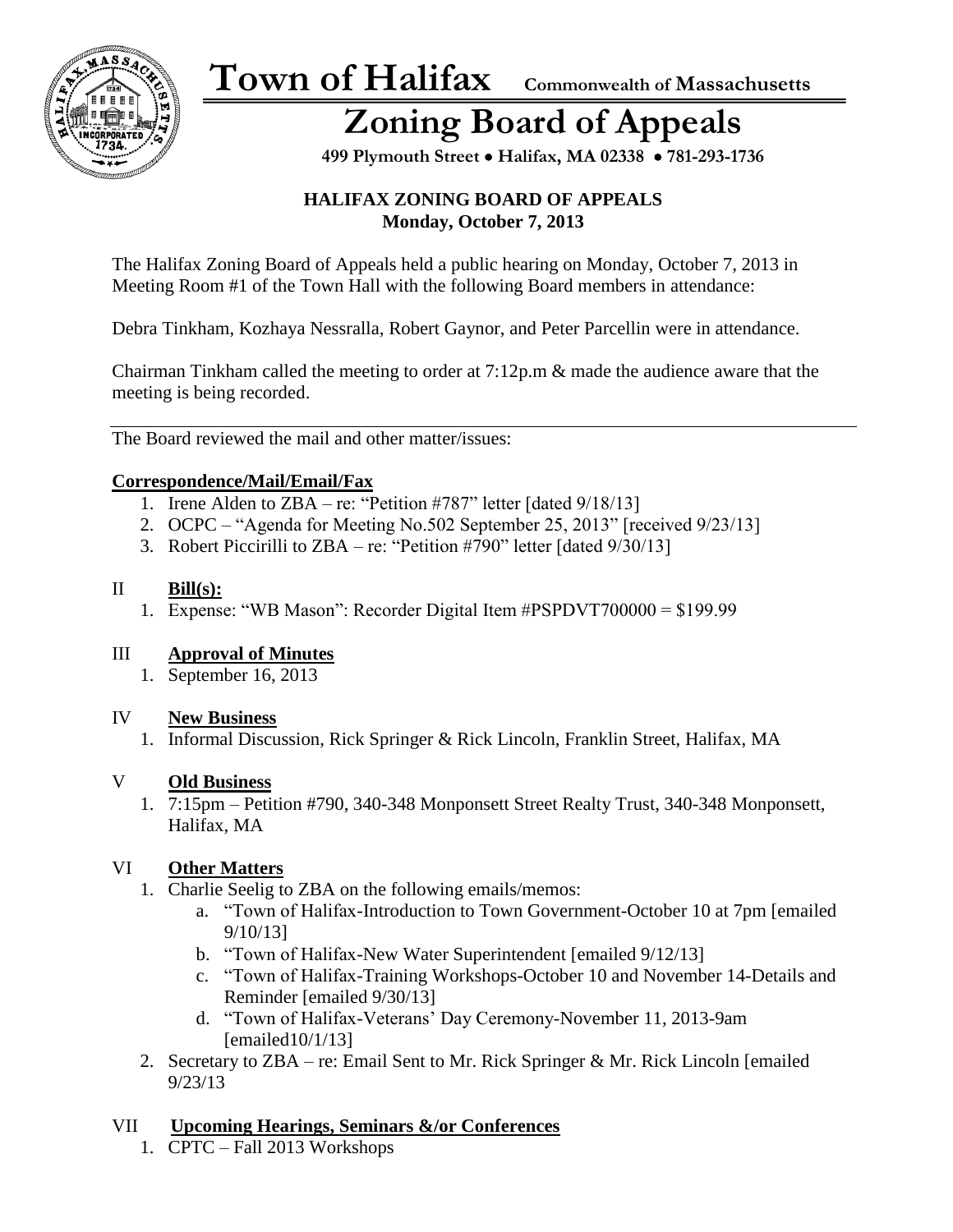### **Zoning Board of Appeals**

 **499 Plymouth Street** • **Halifax, MA 02338** • **781-293-1736**

Page 2 / October 7, 2013

#### **Petition #787 – Irene Alden, 82 Carver Street, Halifax, MA**

Petitioner, Irene Alden, submitted a letter to the office of the Zoning Board of Appeals, dated September 18, 2013, requesting to be placed on the November 4, 2013 meeting agenda, as stated in conditions of her decision letter following her public hearing on Monday, April 22, 2013 9-see attached-).

The Board made a motion by voice vote to have Mrs. Alden placed on the November 4, 2013 meeting agenda at 7:15pm. The secretary will reprise the applicant, along with posting a public hearing notice, of the date and time.

#### **Petition #790 – 340 Monponsett Street Realty Trust, 340-348 Monponsett Street, Halifax, MA**

The Halifax Zoning Board of Appeals will hold a public hearing on Monday, May 20, 2013, at 7:30 p.m. in Meeting Room 1, Town Hall, 499 Plymouth Street, Halifax, MA on the application by 340 Monponsett Street Realty Trust, Robert J. Piccirilli -Trustee to add alterations, including closing in the front porch area of the property located at 340-348 Monponsett Street, Halifax, MA. Said property is owned by 340 Monponsett Street Realty Trust, Robert J. Piccirilli -Trustee as shown on Assessor's Map  $#52$ , Lots  $#424 \& 425$ . The applicant seeks a special permit for a Continuation (section 167-8A) & Extension (section 167-8C) a non-conforming use, along with an Alteration (section 167-8B) that states "A non-conforming structure may not be altered if the cost of such alteration exceed 50% of the real market valuation of the structure at the time of the change" in accordance with the Zoning By-laws of the Town of Halifax Non-Conforming Uses, page(s) 167:39. Area is zoned Commercial-Business. Petition #790

Chairman Tinkham read a letter from the applicant, Mr. Robert Piccirilli, dated September 30, 2103, regarding his lack of attendance to tonight's public hearing (-see attached-) and that his attorney, Joseph Dougherty will be representing his petition in his absence.

Attorney Joseph Dougherty was present to speak to the petition.

- DT: You're up.
- JD: Was there anything found or more to that?
- DT: Well, I thought you would talk about that firstly; your role here is tonight. You are here to withdraw the petition without prejudice?
- JD: That is true, your honor…Madame Chair.
- DT: Ok.
- JD: One of the reasons that I think that's the very fact is the delicate question, I think, from the very first meeting…whether or not the notice that was sent out to the public or what the application sought was not what was presented on paperwork that was handed. Clearly there has been somewhat of a battle of this or that issues. We think that the best way to do it is to withdraw the petition of the project, sit down, straighten out whatever we want, bring it back to the Board and that is what I am asking in no particular way.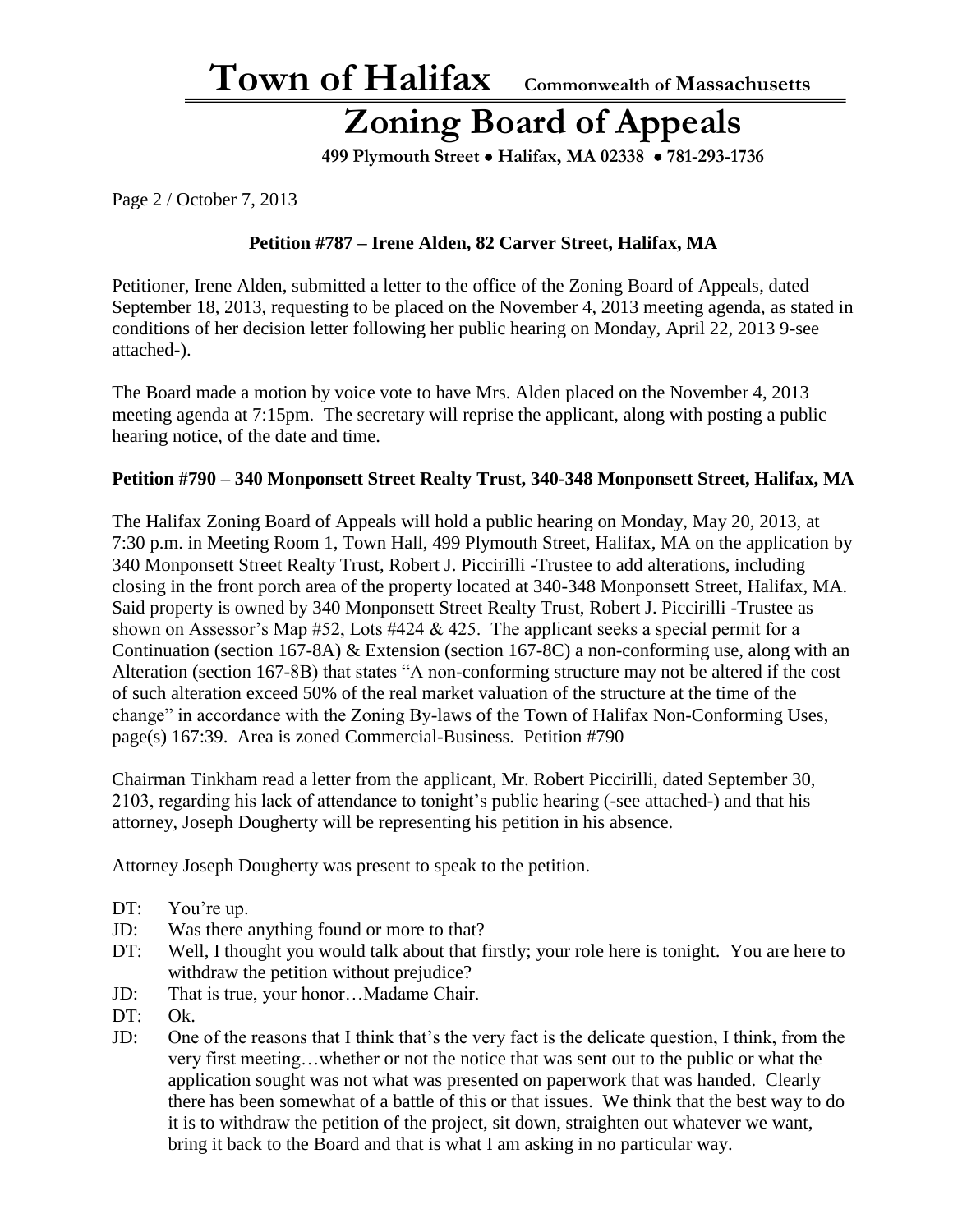### **Zoning Board of Appeals**

 **499 Plymouth Street** • **Halifax, MA 02338** • **781-293-1736**

Page 3 / October 7, 2013

- DT: Okay. Now will there be construction continued on that building?
- JD: He's remodeling the inside…that is true.
- DT: And are we making it into apartments?
- JD: He may be…may be…
- DT: I would strongly suggest that not happen until this has been resolved; because there is already an apartment there, right now, which I have not seen a building permit for and I don't think Rob is the one that put it in but there still is an apartment in that garage that no one was suppose to have. So there is still some issues regarding that piece of property.
- JD: I realize there are.
- DT: Okay.
- JD: And anybody feels that those issues by some other agency or whatever it is in the town if there is some building violation, certainly it should come forward with it.
- DT: Okay, but if the intent is to finish those apartments...
- JD: At this point, I don't know what it is.
- DT: Okay.
- JD: I don't know. I can't say. I think he wants to work with the Board but I can't…I can't say.
- DT: Okay. Thank you. Does the Board accept Rob's request to withdraw the petition without prejudice?

It was duly moved (R.Gaynor) and seconded (K.Nessralla) to accept the withdrawal without Prejudice, submitted by the applicant, to petition (#790)

Chairman Tinkham called for a voice vote: P.Parcellin, YES; K.Nessralla, YES; R.Gaynor, YES; D.Tinkham, YES

#### **Informal Discussion, Rick Springer & Rick Lincoln, Franklin Street, Halifax, MA**

Rick Springer came in front of the Board for an informal discussion regarding the property on Franklin Street. Rick Lincoln was unable to attend and replied, via email, that Rick Springer will represent the informal discussion.

Mr. Springer explained that he was here to get some ideas from the Board on the Franklin Street property. He asked the Board to recall that on the former petition filed in the past that was approved by the Board for 51 units. As such, the petition has expired and they understand that it has elapsed. One reason why the project did not go forward was the interpretation by the Building Inspector and/or the Board of Health as it pertains to the perc testing under the multi-family bylaw. Well, Mr. Springer said he got approached by the Board of Health agent a few weeks ago and she said that the Board of Health has ruled that under that multi-family bylaw, all the Board of Health would require is a coring on those areas that was not being used for drainage, such as street, parking lot or septic drainage. After getting that ruling from the Board of Health, Mr. Lincoln is thinking about moving forward with a project on the property for a multi-familiy development. Should this go to a formal application, verification would be required.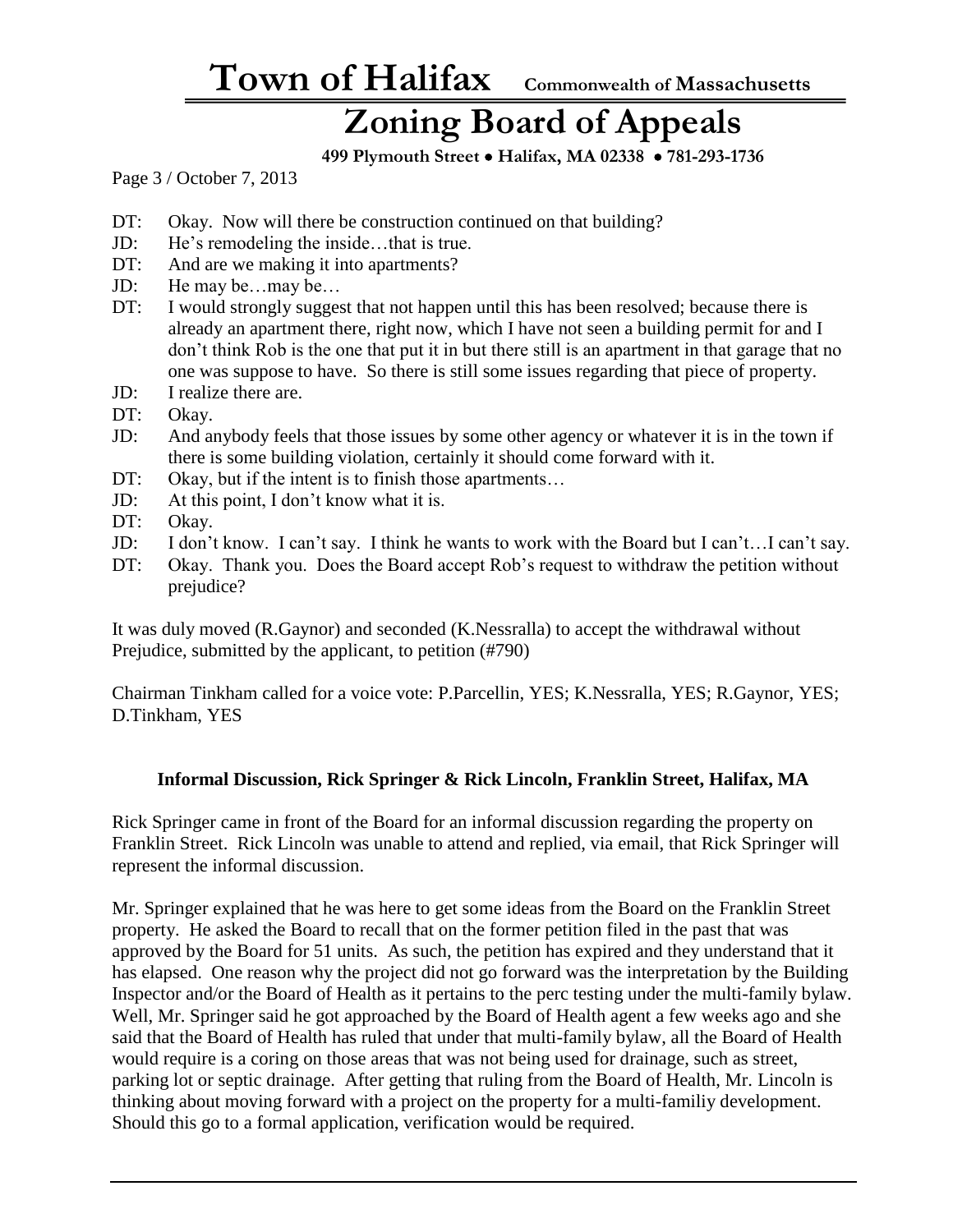### **Zoning Board of Appeals**

 **499 Plymouth Street** • **Halifax, MA 02338** • **781-293-1736**

Page 4 / October 7, 2013

The Board wanted to know what the Planning Board had to say and Mr. Springer said that the Planning Board has nothing to do with this process. The Zoning Board said it was their understanding that some of the issues stemmed from the Planning Board and their concerns. Moving on, the Zoning Board wanted to know Building Inspector thought about this and Mr. Springer replied that it is up to the Board of Health and found percable by the Board of Health. In the past, going back and forth with the Building Inspector and Board of Health, it was the Board of Health that did not think two holes in each square was not that necessary.

Mr. Springer explained that Mr. Lincoln not attend as he need to fly elsewhere. In his absence, Mr. Spring addressed to the Board that Mr. Lincoln had an idea of a long-term care facility being of fifty one units under the multi-family. However, it would be a change of use and the current bylaws does permit a change of residential use to a hospital/care/nursing home unit with an application and permit from the Zoning Board of Appeals. Mr. Lincoln wanted to know if this was an option. Mr. Springer said that after reading the bylaw, it appears that there should not be a reason for denial of the use. Chairman Tinkham checked the Schedule of Use Regulations as it pertains to this area in question. Mr. Springer's biggest question was could this application for a nursing home facility type place run parallel with a multi-family development, basically running two applications at the same time so there is no time lapse of awaiting for one versus the other. Mr. Springer believes that Mr. Lincoln prefers a life care facility and that they have met with an architect that has designed these types of facilities. Mr. Lincoln is looking for a client that may b interested in this particular design. It would require a pre-treatment center due to the use of water compared to a multi-family where people leave for the day & return. Mr. Springer said that he has not history of this type of facility and seeing that Mr. Lincoln is investigating, this may be an opportune location. Mr. Springer cannot see where the Planning Board would have an opinion on the multi-family matter as it should fit the criteria. Mr. Springer asked if the Board would have an issue running two applications simultaneously on the same lots but for different intentions. The Board replied that it should not be a problem.

A question from Mr. Springer arose that would filing for the facility, would it be required to file for the multi-family or would filing for a facility of a long-term care property be completely separate from any multi-family filing? Several conversations occurred and the thought is that there was confusion of it being a mixed use. However, after a better understanding of what Mr. Springer was asking, the Board explained that it would need to be an "either or" scenario. Mr. Springer said what if he just filed for a long-term care facility, would he still need a multi-family permit. The Board believes he does not need to have a multi-family permit due to the use but all the leg work must be done by the applicant and the state requirements. Ultimately, it is the "use" that predicates the manner in which to file.